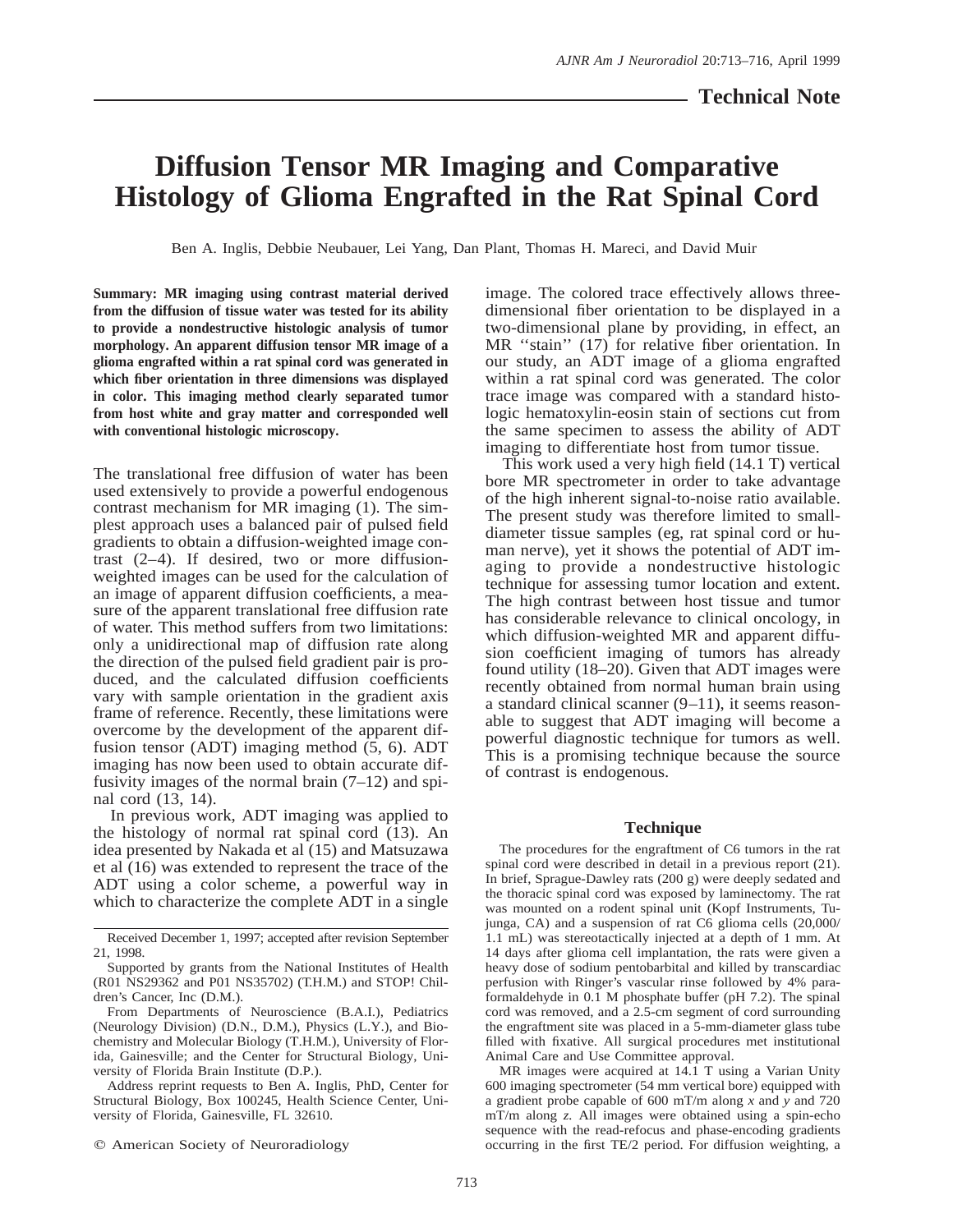FIG 1. MR images of a glioma engrafted within rat cervical spinal cord (b, buffer; dg, dorsal gray matter; dw, dorsal white matter; ta, main tumor mass: tb, tumor located in the meninges;  $tc$ , tumor infiltrating to the ventral side; vg, ventral gray matter; vw, ventral white matter; arrowheads, main tumor border; asterisks, blood cells).

A, Conventional T2-weighted (3000/44) spin-echo image. Fixation tends to reduce the T2 of rat spinal cord, typical values being in the range 25 to 35 milliseconds. T1 is typically 180 to 220 milliseconds for fixed rat cord at 14.1 T.

B, Colored trace image from the same image plane as in A, formed from the ADT image. Diffusion directions are assigned as follows: blue,  $x$  (ventral-dorsal); green,  $y$ (left-right); red, <sup>z</sup> (perpendicular to plane).

714 INGLIS AJNR: 20, April 1999



separate pair of pulsed gradients were included in the sequence (2, 3). To obtain maximum diffusion sensitivity, the first diffusion gradient was applied immediately after the excitation RF pulse and the second just before acquisition. In all instances, the image field of view was  $5 \times 5$  mm and the sample temperature was maintained at 20°C. Other acquisition parameters were as follows: 3000/44/4 (TR/TE/averages per phaseencode step); diffusion weighting gradient duration  $(\delta)$ , 10 milliseconds; diffusion weighting gradient pair separation  $(\Delta)$ , 26 milliseconds; and data matrix,  $128 \times 128$ . The in-plane resolution was 39  $\mu$ m and the section thickness was 750  $\mu$ m.

The tensor mapping procedure was adapted (13) from that described by Basser et al (5, 6). With the image plane fixed, diffusion-weighted images were acquired with diffusion weighting gradients aligned along the directions *x*, *y*, *z*,  $x = z$ ,  $y = z$ ,  $x = y$ , and  $x = y = z$ . In each gradient direction, a separate series of images was acquired with diffusion gradient amplitudes of 30, 90, 150, 210, and 270 mT/m, giving 35 separate image acquisitions overall. One further image was acquired without diffusion weighting gradients and was used to normalize the signal intensity of all diffusion-weighted images before calculation of the ADT. The overall measurement time was 15 hours.

The signal intensity in a diffusion-weighted image is related to the diffusion gradient strength through the b value. For each separate image acquisition a new matrix of b values was determined, taking into account all imaging and diffusion gradient auto- and cross-terms (22), except the phase-encoding gradient, which was considered to be 0 (ie, its central value) for simplicity. Trapezoidal gradient shapes were assumed and b matrices were found numerically using Mathematica (Wolfram Research, Inc, Champaign, Ill). At the largest diffusion weighting gradient of 270 mT/m, maximum values of 11583, 13914, and 11970 s/mm<sup>2</sup> were obtained for  $b_{xy}$ ,  $b_{yy}$ , and  $b_{zz}$ , respectively, for phase encoding along *x,* read-out along *y,* and section selection along *z.*

On a pixel-by-pixel basis, multivariate matrix linear regression was used to find the six unique elements of the diffusion tensor,  $D_{ii}$  (*i,j* = *x,y,z*) according to:

$$
\ln(S/S_{\text{Gd}=0}) = -\Sigma_{ij}b_{ij}D_{ij} + \ln(S_0/S_{\text{Gd}=0})
$$

where S is the diffusion gradient-dependent signal intensity,  $S_{Gd=0}$  is the experimental signal intensity without diffusion gradients, and  $S_0$  is the theoretical signal intensity in the absence of all gradients. Matrix algebra was accomplished using Viewit (23).

The dimensionality of the complete ADT image was reduced by forming a color trace image, as described previously (13). The gray-scale diagonal element images of the complete tensor were first converted to eight-bit monochromatic images, as-



FIG 2. Hematoxylin-eosin-stained histologic section corresponding to the MR image plane in Figure 1. Labeled features are identified in the legend to Figure 1.

signed blue, green, and red for  $D_{xx}$ ,  $D_{yy}$ , and  $D_{zz}$ , respectively, and then summed to obtain a 24-bit colored trace image (Photo-Paint 5.0, Corel Corp, Ottawa, Canada).

After completion of MR imaging, the spinal cord was removed from the tube holder and embedded in paraffin. Sections  $(7-\mu m)$  thick) were stained with hematoxylin-eosin and then photographed by light microscopy using Kodak Royal Gold 25 print film.

### **Discussion**

Accurate delineation of a CNS tumor boundary is one of the most critical parameters for effective therapy. Conventional MR methods rely on T1 and/or T2-weighted contrast using either the endogenous differences between host and tumor tissue or a contrast agent to highlight areas with a permeable blood-brain barrier. In either case, some level of a priori knowledge is required to select correctly the acquisition parameters. Diffusion tensor imaging does not rely on T1 and T2 signal weighting to provide contrast. Instead, the microstructure of different tissue types is reflected in the diffusion anisotropy of tissue water, and image con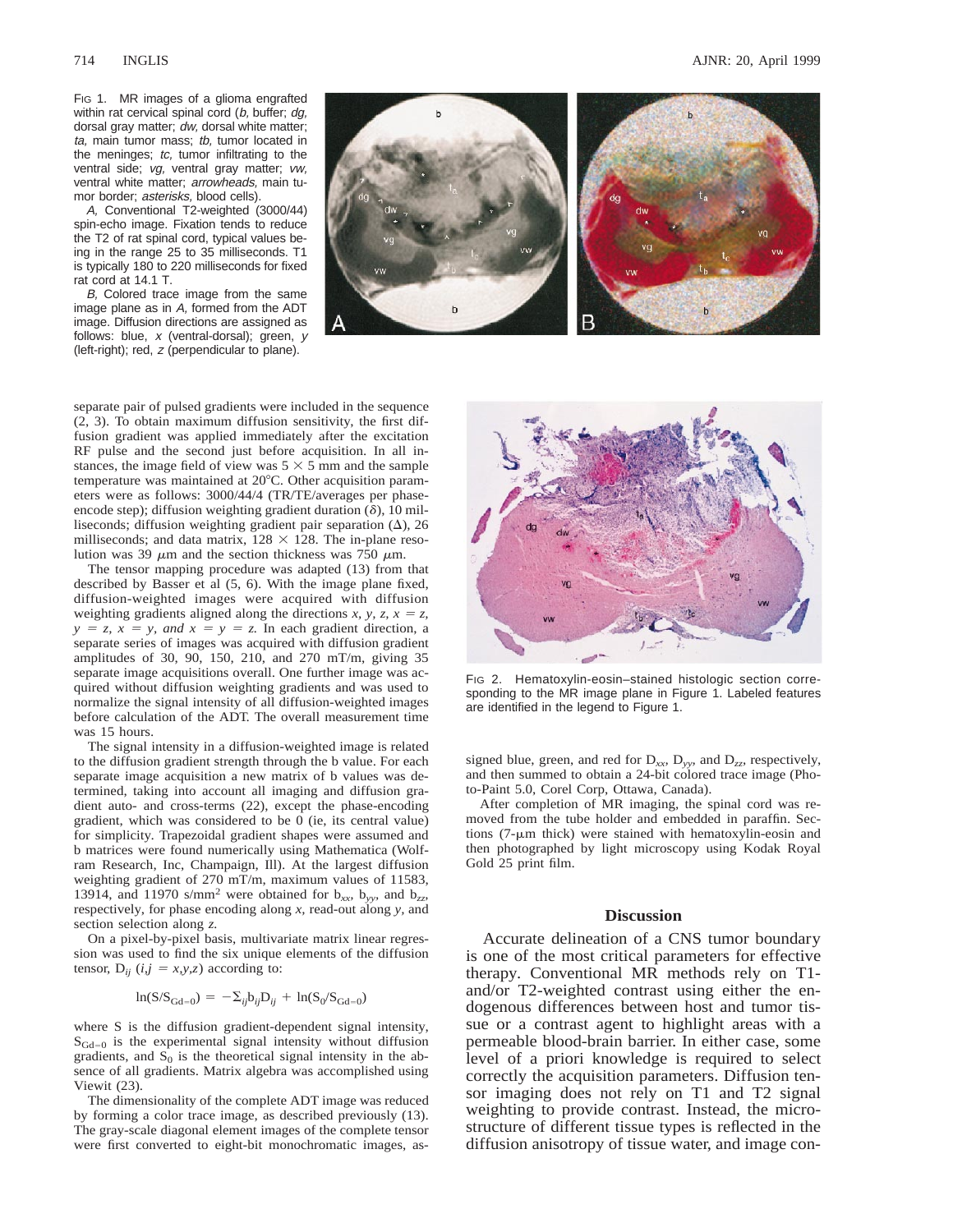trast is obtained between regions with dissimilar diffusion anisotropies.

A conventional MR image of the spinal cord is shown in Figure 1A. Contrast arises primarily from T2-weighting (TE = 44) and the tumor mass appears bright. (Fixation tends to reduce the T2 of rat spinal cord, typical values being in the range of 25 to 35 milliseconds; T1 is typically 180 to 220 milliseconds for fixed rat cord at 14.1 T [Bossart EL, Silver X, Wirth ED, Mercer E, Inglis BA, Mareci TH, unpublished data].) The glioma occupies most of the dorsal half of the cord. Dark, almost black, areas are visible at the interface of the glioma and host tissue. It has been shown previously that such areas may result from cellular accumulation of paramagnetic species, such as iron-containing compounds (eg, blood cells), at the interface of tumor and host tissue (21). White matter tracts are hypointense relative to gray matter and glioma. Regions of gray matter and glioma are contrasted from white matter, but not well contrasted from each other. Owing to the complexity of the mass, it is difficult to assign tissue type or cellular detail for all regions in the image with complete certainty before comparison with microscopic analysis.

The color ADT image (Fig 1B) clearly differentiates gray from white matter and from glioma. Relative to the gradient axes, anisotropic diffusion along any given direction is assigned a unique color (13). A coloration indicates that there is a preferred direction for diffusion because of barriers to free diffusion; that is, semipermeable membranes and other features of the tissue microstructure that arise from cells, tracts, and so forth. A pixel having diffusion rates that are equal along *x, y* and *z* (isotropic diffusion) appears mottled and without a definite coloration. (In principle, if the fits of signal intensity versus b value were noiseless, then isotropic pixels would appear white.) This is the case for the buffer surrounding the cord. The red coloration of the white matter indicates fibers for which the predominant orientation is rostrocaudal; that is, water diffuses preferentially along the bundles of myelinated axons rather than across them. Note in particular the region of dorsal white matter to the left of the tumor that has been displaced ahead of the rapidly proliferating cells.

Green and blue coloration indicates fibers oriented predominantly in plane; for example, the gray matter horns. Tumor cells penetrating through to the ventral white matter can also be differentiated by their green/blue coloration. On the dorsal side, the translucent appearance of parts of the glioma is indicative of a low orientational anisotropy of this tissue; in other words, there is little organization of this tissue on the length scale of a pixel (39  $\times$  39  $\times$  750  $\mu$ m).

The color ADT image correlates extremely well with conventional histology (Fig 2). All gross morphologic features seen in the color ADT trace image are confirmed by the hematoxylin-eosin– stained section. The section clearly shows the

tumor mass and the tumor cells penetrating the ventral white matter. Normally appearing white and gray matter are discernible, as is the displaced region of dorsal funiculus to the left of the main tumor mass. Areas of bright red on the histologic section are indicative of blood cells. These regions correspond to dark regions on both the MR images and are consistent with a loss of MR signal caused by paramagnetic species.

## **Conclusion**

There is excellent agreement between color ADT MR imaging and conventional histologic microscopy. The ADT method yields image contrast that reflects tissue microstructure and that is inherently three-dimensional in character. It delineates gray from white matter and from glioma unambiguously by virtue of their different cellular structures. The nature of this contrast is inherently different from conventional endogenous (T1- or T2-weighted) MR contrast and may prove to be more sensitive for certain tumor types. We expect that ADT imaging will find widespread application in clinical oncology as more clinical MR scanners are outfitted with ADT-capable software. Although this study used b values an order of magnitude larger than are available on most clinical scanners, large b values are not necessary in the ADT method. Complete ADT images have been obtained from normal human brain (9–11) by making only slight modifications to the experimental protocol described here.

#### **References**

- 1. LeBihan D. *Diffusion and Perfusion Magnetic Resonance Imaging Applications to Functional MRI.* New York: Raven Press; 1995
- 2. LeBihan D, Breton E. **Imagerie de diffusion in-vivo par resonance magnetique nucleaire.** *Cr Acad Sci (Paris)* 1985;301: 1109–1112
- 3. Taylor DG, Bushell MC. **The spatial mapping of translational diffusion coefficients by the NMR imaging technique.** *Phys Med Biol* 1985;30:345–349
- 4. Merboldt KD, Hanicke W, Frahm J. **Self-diffusion NMR imaging using stimulated echoes.** *J Magn Reson* 1985;64:479–486
- 5. Basser PJ, Mattiello J, LeBihan D. **MR diffusion tensor spectroscopy and imaging.** *Biophys J* 1994;66:259–267
- 6. Basser PJ, Mattiello J, LeBihan D. **Estimation of the effective self-diffusion tensor from the NMR spin echo.** *J Magn Reson* 1994**[**03;247–254
- 7. van Gelderen P, de Vleeschouwer MHM, DesPres D, Pekar J, van Zijl PCM, Moonen CTW. **Water diffusion and acute stroke.** *Magn Reson Med* 1994;31:154
- 8. Mori S, van Zijl PCM. **Diffusion weighting by the trace of the diffusion tensor within a single scan.** *Magn Reson Med* 1995; 33:41–52
- 9. Pierpaoli C, Basser PJ. **Toward a quantitative assessment of diffusion anisotropy.** *Magn Reson Med* 1996;36:893–906
- 10. Pierpaoli C, Jezzard P, Passer PJ, Barnett A, Di Chiro G. **Diffusion tensor MR imaging of the human brain.** *Radiology* 1996;201: 637–648
- 11. Basser PJ, Pierpaoli C. **Microstructural and physiological features of tissues elucidated by quantitative diffusion tensor MRI.** *J Magn Reson* 1996**[**11:209–219
- 12. Lythgoe MF, Busza AL, Calamante F, et al. **Effects of diffusion anisotropy on lesion delineation in a rat model of cerebral ischemia.** *Magn Reson Med* 1997;38:662–668